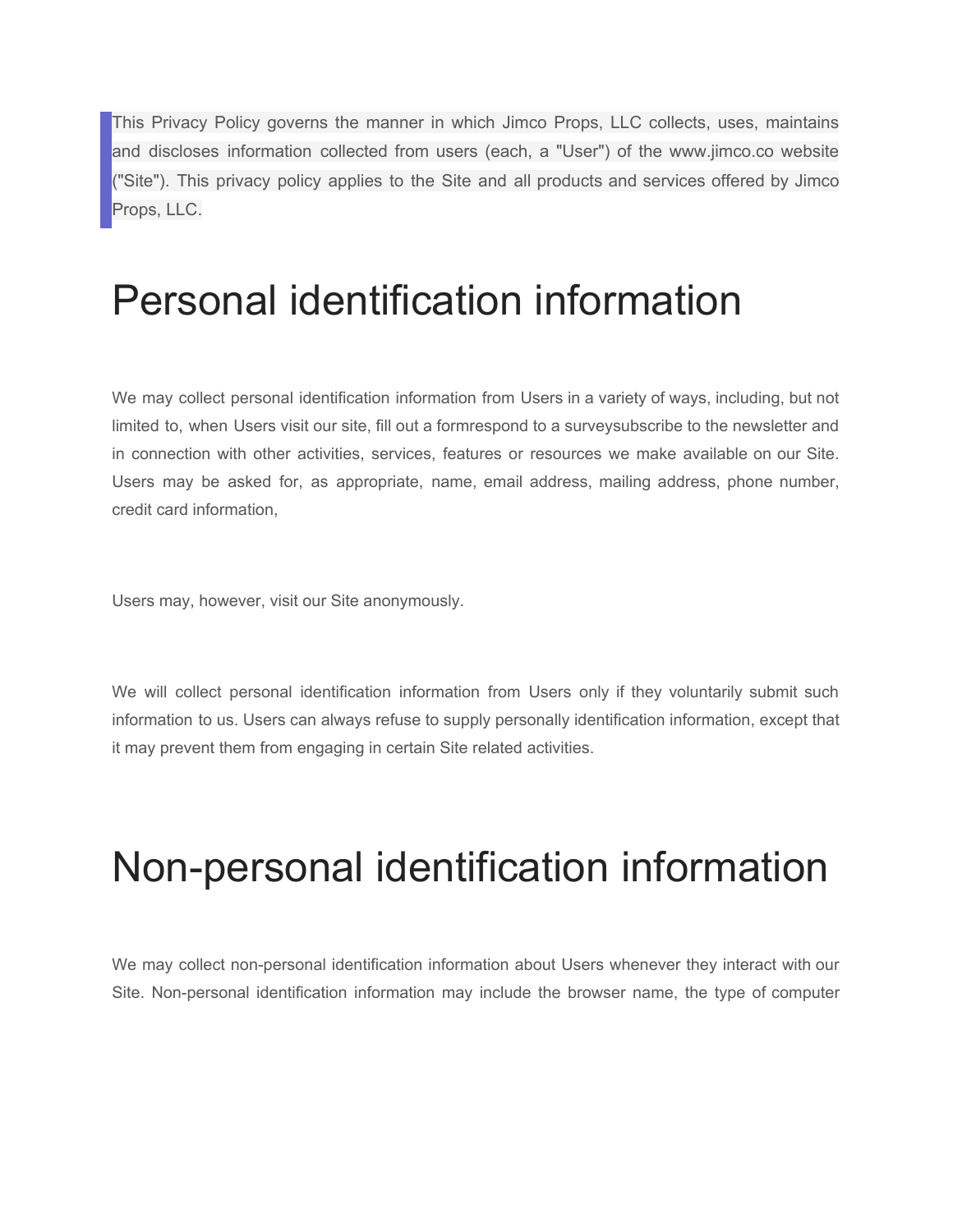and technical information about Users means of connection to our Site, such as the operating system and the Internet service providers utilized and other similar information.

## Web browser cookies

Our Site may use "cookies" to enhance User experience. User's web browser places cookies on their hard drive for record-keeping purposes and sometimes to track information about them. User may choose to set their web browser to refuse cookies, or to alert you when cookies are being sent. If they do so, note that some parts of the Site may not function properly.

### How we use collected information

Jimco Props, LLC collects and uses Users personal information for the following purposes:

- *To improve customer service*
- Your information helps us to more effectively respond to your customer service requests and support needs.
- *To personalize user experience*
- We may use information in the aggregate to understand how our Users as a group use the services and resources provided on our Site.
- *To improve our Site*
- We continually strive to improve our website offerings based on the information and feedback we receive from you.
- *To process transactions*
- We may use the information Users provide about themselves when placing an order only to provide service to that order. We do not share this information with outside parties except to the extent necessary to provide the service.
- *To administer a content, promotion, survey or other Site feature*
- To send Users information they agreed to receive about topics we think will be of interest to them.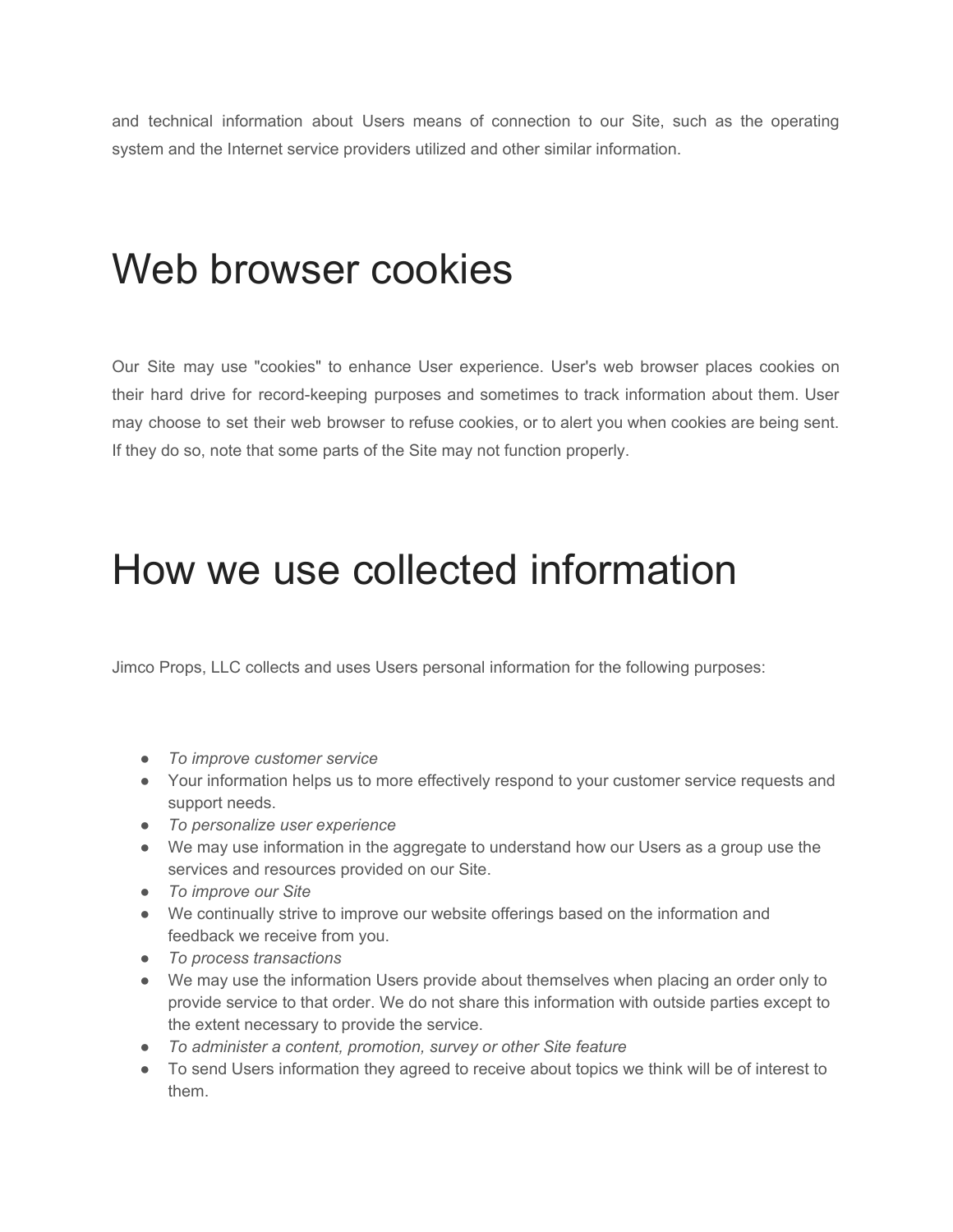- *To send periodic emails*
- The email address Users provide for order processing, will only be used to send them information and updates pertaining to their order. It may also be used to respond to their inquiries, and/or other requests or questions. If User decides to opt-in to our mailing list, they will receive emails that may include company news, updates, related product or service information, etc. If at any time the User would like to unsubscribe from receiving future emails, we include detailed unsubscribe instructions at the bottom of each email or User may contact us via our Site.

#### How we protect your information

We adopt appropriate data collection, storage and processing practices and security measures to protect against unauthorized access, alteration, disclosure or destruction of your personal information, username, password, transaction information and data stored on our Site.

Sensitive and private data exchange between the Site and its Users happens over a SSL secured communication channel and is encrypted and protected with digital signatures.

Sharing your personal information

We do not sell, trade, or rent Users personal identification information to others. We may share generic aggregated demographic information not linked to any personal identification information regarding visitors and users with our business partners, trusted affiliates and advertisers for the purposes outlined above.We may use third party service providers to help us operate our business and the Site or administer activities on our behalf, such as sending out newsletters or surveys. We may share your information with these third parties for those limited purposes provided that you have given us your permission.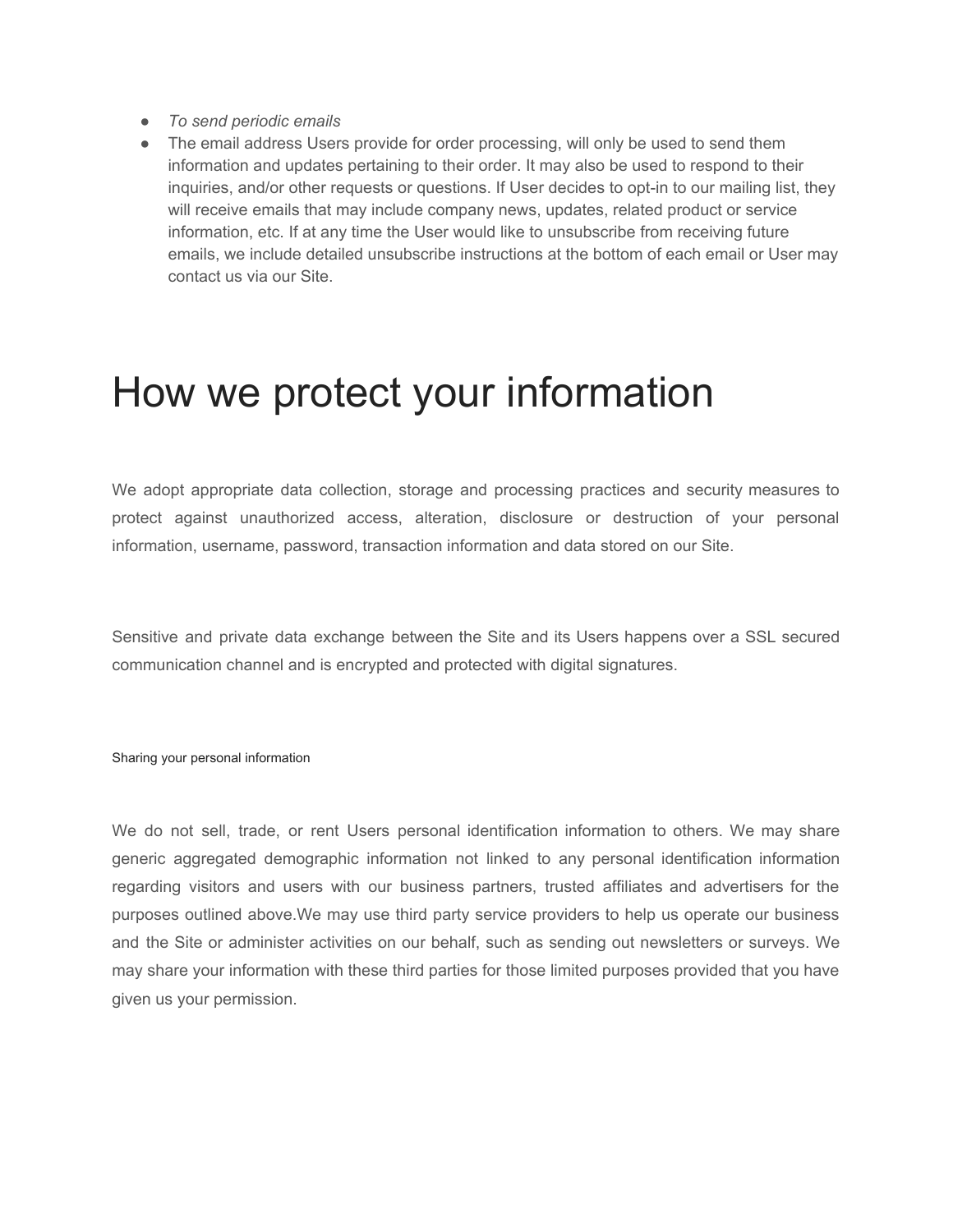Third party websites

Users may find advertising or other content on our Site that link to the sites and services of our partners, suppliers, advertisers, sponsors, licensors and other third parties. We do not control the content or links that appear on these sites and are not responsible for the practices employed by websites linked to or from our Site. In addition, these sites or services, including their content and links, may be constantly changing. These sites and services may have their own privacy policies and customer service policies. Browsing and interaction on any other website, including websites which have a link to our Site, is subject to that website's own terms and policies.

## Changes to this privacy policy

Jimco Props, LLC has the discretion to update this privacy policy at any time. When we do, revise the updated date at the bottom of this page,. We encourage Users to frequently check this page for any changes to stay informed about how we are helping to protect the personal information we collect. You acknowledge and agree that it is your responsibility to review this privacy policy periodically and become aware of modifications.

#### Your acceptance of these terms

By using this Site, you signify your acceptance of this policy and terms of service. If you do not agree to this policy, please do not use our Site. Your continued use of the Site following the posting of changes to this policy will be deemed your acceptance of those changes.